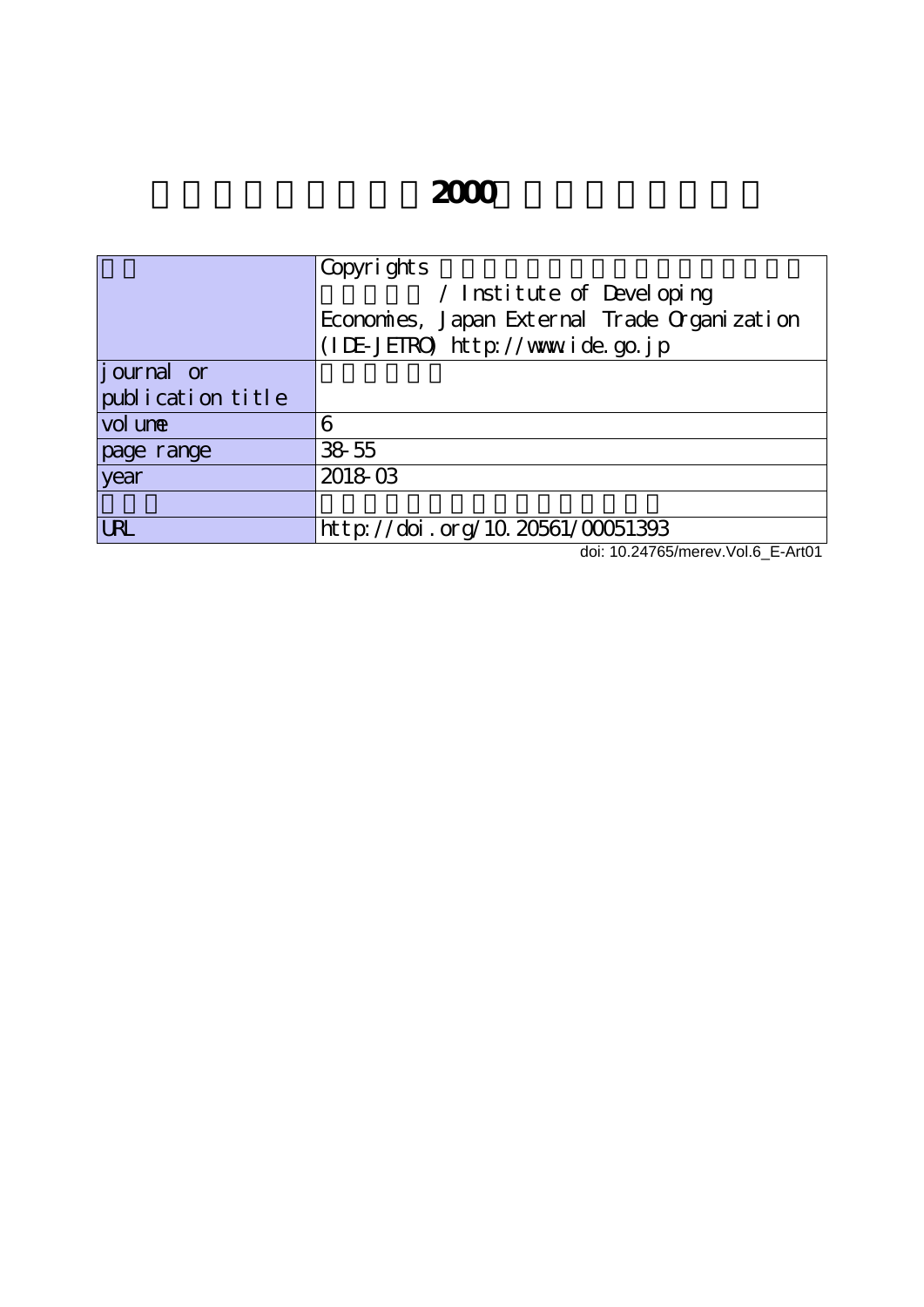### *ME-Review* Vol.6 (2018-2019)

# Socioeconomic Developments and Policymaking in Egypt since the 2000's

エジプトの経済開発:2000 年以降の成果と政策

## Ichiki Tsuchiya\*

エジプト政府は 2000年代初めに経済開発体制を見直し、市場主義に基づく成 長という方向性を明確に打ち出した。規制を緩和し、グローバル経済に適応す ることで、持続的な経済成長を実現しようとするものだった。

ナズィーフ内閣で実践された経済改革によって、エジプト経済は2000年代半 ばに成長局面を迎えた。ビジネス環境が改善し、対内直接投資と輸出が拡大し たことで、四半世紀ぶりの高成長を記録した。その一方で、貧困率は 2000 年 代に悪化した。なかでも、高成長だった 2000年代後半に貧困率は大きく上昇し た。

2011 年の「1 月 25 日革命」では、ナズィーフ内閣の政策運営はクローニー資 本主義だったとして非難の的になった。しかし、その政策枠組みだった市場主 義経済の下での成長という方向性は、革命後の政権にも引き継がれた。成長重 視の方針は、政府が変わっても変更されることはなかった。

#### **Keywords**

Egypt, economic development, MDGs, economic policy, development path

J-STAGE Advance published date : March 22.2019

\* Research fellow, Institute of Developing Economies (IDE-JETRO), Japan.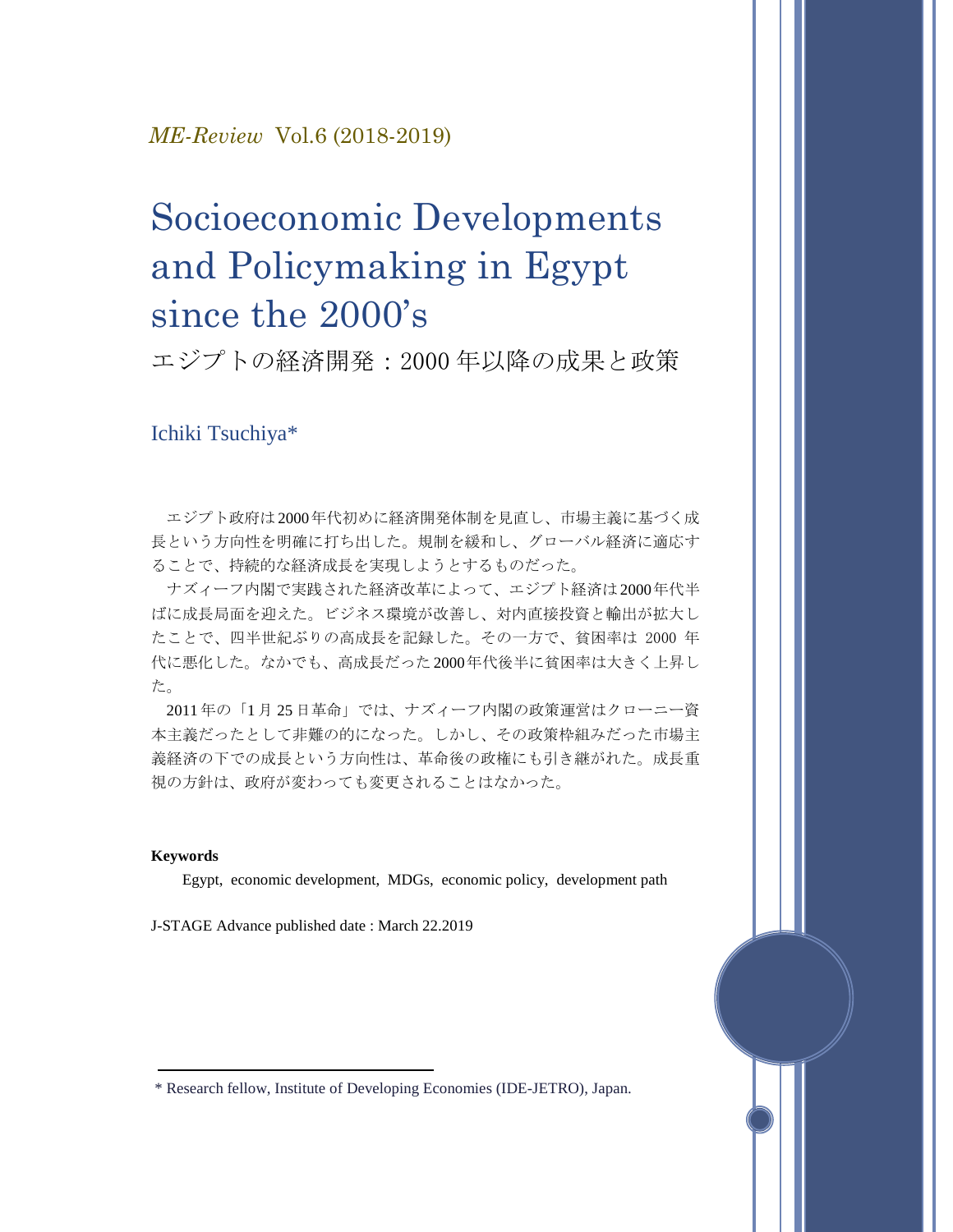#### **Introduction**

Ī

This research examines the state of development and progress in Egypt's economic reform policies during the years 2000–2015. Additionally, this research answers the following: "What has the Egyptian economy achieved as a result of the economic reform?" and "What are the distinguishing features of the current Egyptian economy?" This research sheds light on the performance of the Egyptian economy in the 2000s.

Section 1 outlines Egypt's long-term development trends in terms of growth and population. Besides economic growth, population-related issues present a persistent challenge in Egypt as these have substantial impact on human development. In recent years, population-related issues have become a major concern due to an increase in the population growth rate. Section 2 focuses on the socioeconomic developments that have influenced the people's living standards. Section 3 examines the progress of development policies and identifies the basic stance of each government in terms of economic and fiscal management. Section 4 discusses salient aspects of Egypt's economic development since 2000 based on the development performance and policies. Section 5 presents the conclusions.

#### **1. Long-term Trends**

This section examines Egypt's long-term development trends using economic and population growth as basic indicators. It reveals the degree of expansion in size and number of these two indicators in the past quarter of a century.

#### **1.1 GDP Growth**

-

Egypt's gross domestic product (GDP) was 2.8 times larger in FY  $2015<sup>1</sup>$  $2015<sup>1</sup>$  $2015<sup>1</sup>$  than in FY 1990. The compound annual growth rate during that time was 4.15 percent. However, the growth rate fluctuated during those 25 years. After a crash in 1991, the economy recovered steadily until the late 1990s under the structural adjustment program, with the GDP growth rate averaging 4.3 percent in the 1990s. However, the economy slowed down in the beginning of the  $21<sup>st</sup>$  century; its decline triggered by several external shocks such as regional instability and a decline in oil price.

The growth rate picked up in FY 2003 and reached a peak exceeding seven percent for the first time in 25 years a quarter-century in FY 2007–08 as shown in Figure 1.1. This high growth rate was mainly led by economic sectors that require specialized skills in technologically dense fields such as manufacturing, communication, or financial services; as well as capital intensive sectors that do not generate sufficient employment opportunities but require skilled labor (Ghanem 2009, 64−65). After the second half of 2008, the economy suffered the impact of the global financial crisis. As a result, it fell to a two percent growth rate after the January 25 revolution in 2011.

<span id="page-2-0"></span><sup>1</sup> Fiscal year (FY) ends on June 30. For example, FY 2015 begins on July 1, 2014 and ends on June 30, 2015.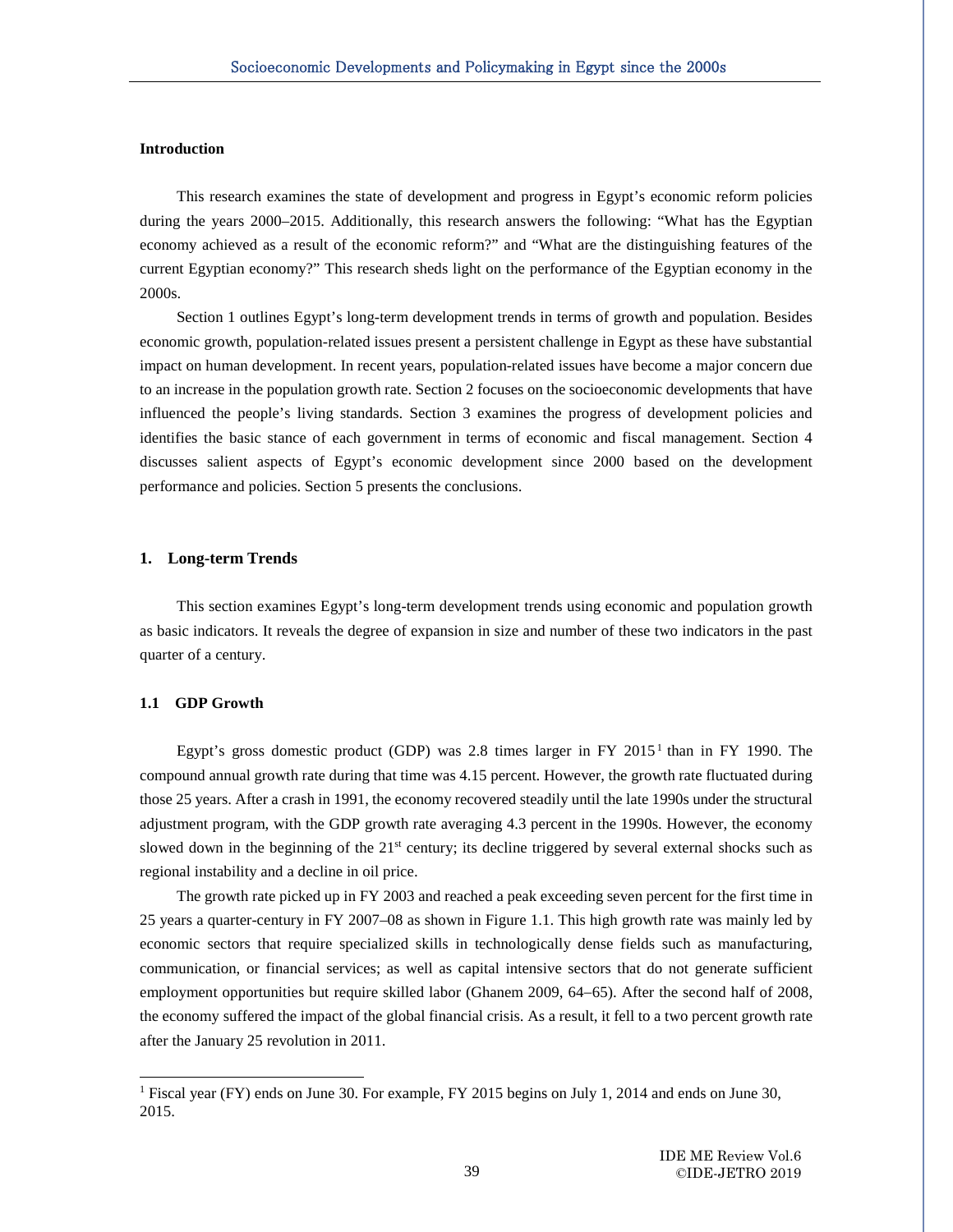Egypt's economic growth rate was recorded at its lowest since FY 1991 during the four years following the January 25 revolution. This was mainly attributable to political instability rather than economic policymaking yet most macroeconomic indicators deteriorated sharply. The economy faced double-digit fiscal deficits as well as a rising unemployment rate. The situation after the January 25 revolution was similar to that of the late 1980s, when the economy suffered from external imbalances as well as budgetary deficits.



#### **1.2 Population**

Ī

The population of Egypt in 2015 was 91 million, with an increase of 35 million since 1990. The annual population growth rate fell below two percent in the early 1990s but went up again from 2010. Specifically, the total annual population increase during the 20 years from 1990 ranged from 1.2 million to 1.4 million but accelerated to 1.9 million thereafter. The reasons behind the population increase are twofold: a rise in the birth rate as well as a steady decline in the death rate.

From a demographic transition perspective, Egypt entered into a stage of "demographic dividends" at the start of the 1990s, as shown in Figure 1.2. From 1993, due to declining birth rates, the proportion of working-age population (15–64 years old) out of the total population exceeded that of the previous year. This increase in the proportion of the working-age group relative to the size of the non-working-age population (14 years or younger and 65 years or older) presented a window of opportunity for economic growth in Egypt.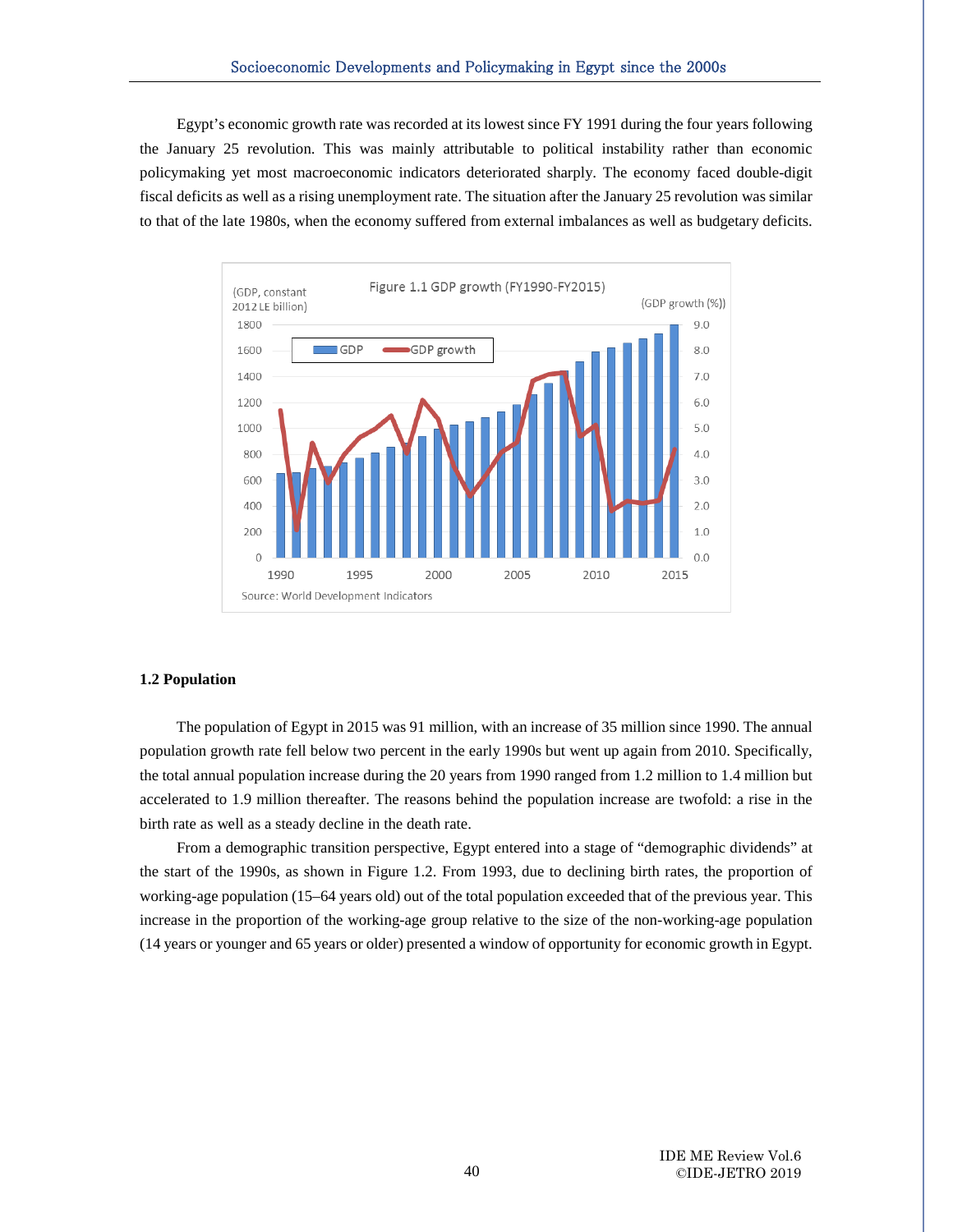

However, the dependency ratio started to increase again from the end of the 2000s due to a rise in the birth rate. Considering the medium fertility variant as stated in the 2017 Revision of UN World Population Prospects, the dependency ratio is expected to rise until 2020 and fluctuate thereafter. It is projected to decline from 2020 until around 2040 before rising again for the next 20 years.

In most cases, the dependency ratio from the second half of the 2000s is expected to be lower than that of previous years. Although it remains high among lower middle-income countries where Egypt is classified, Egypt entered a period with low dependency ratio in the mid-2000s from a historical perspective. That is, from a demographic transition viewpoint, the Egyptian economy had an opportunity to accelerate growth and improve living standards since the late 2000s.

#### **2. Socioeconomic Developments since 2000**

This section discusses the developments in socioeconomic indicators since the 2000s. The Egyptian economy experienced both high and low growth rates during this period. This section examines how far social indicators improved amidst economic fluctuations.

#### **2.1. Macroeconomic Indicators**

Ī

As the GDP growth rate increased in the 2000s (discussed in the previous section), per capita GDP also rose during this period. As shown in Table 2.1.1, GDP per capita increased by US\$672 (constant 2010 US\$) for an annual growth rate of 2.9 percent over the decade. However, GDP per capita has stagnated since 2010. The increase in GDP per capita for five years after 2010 was merely US\$39 (constant 2010 US\$) or an annual growth of 0.3 percent.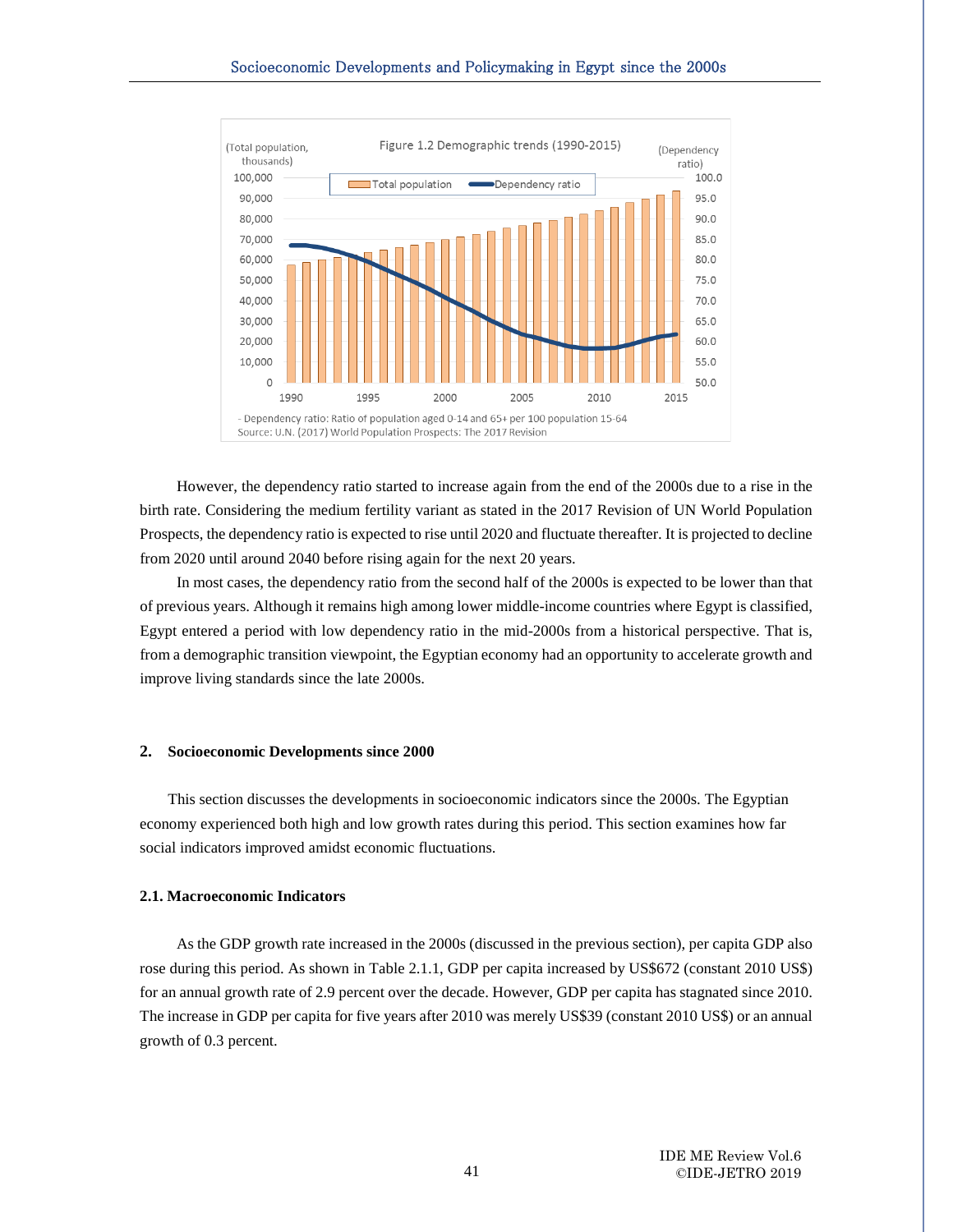|                                   | 2000   | 2005   | 2010   | 2015   |
|-----------------------------------|--------|--------|--------|--------|
| Constant Egyptian Pound           | 14.517 | 15.744 | 19.406 | 19.690 |
| Constant 2010 US\$                | 1.996  | 2.165  | 2.668  | 2.707  |
| <b>PPP</b> (constant 2011 intl\$) | 7,557  | 8.196  | 10.102 | 10,250 |

Table 2.1.1 GDP per capita

Ī

Source: World Development Indicators

Per capita income was not the only metric that showed slow development after 2010. The human development index (HDI) was also sluggish during 2010−15 (Table 2.1.2). Although the index improved slightly from 0.68 in 2010 to 0.69 in 2015, Egypt's place in the world rankings fell from 101 to 111 in the same period. Meanwhile, Egypt's HDI rose from 0.62 in 2000 to 0.68 in 2010, ranking 115 and 101 respectively. This means that human development in Egypt advanced relatively well in the first decade of the 21st century but stagnated since then.

#### Table 2.1.2 Human Development Index

|             | 2000 | 2005 | 2010 | 2015 |
|-------------|------|------|------|------|
| Index       | 0.62 | 0.65 | 0.68 | 0.69 |
| <b>Rank</b> | 115  | 112  | 101  | 111  |

Source: UNDP (http://hdr.undp.org/en/data)

Around 9.5 million people entered the workforce during the 15-year period after 2000. However, the number of employed people increased by only 7.6 million. This means that there were about 2 million more jobless laborers in 2015 than there were in 2000. The unemployment rate fluctuated during this period as shown in Table 2.1.3, that is, increasing in the first half of the 2000s from 9 percent to 11 percent before declining towards the end of the decade to 9 percent again. However, the unemployment rate increased from 9 percent to 12 percent in 2011 and remained high until 2015. Additionally, the youth unemployment rate (aged 15−24) was much higher than the overall rate. According to ILO estimates, the youth unemployment rate was 25, 30, 29, and 35 percent in 2000, 2005, 2010, and 2015, respectively. This infers that it is more difficult for new entrants into the labor market to find jobs. One reason for the high unemployment rate of the youth could be their job preferences. The government sector remained the preferred sector for the youth (Barsoum 2015, 110−111). For the highly educated, a government job is the first choice. This preference remained even though the government's guaranteed employment scheme for people with education higher than secondary level was virtually ended many years ago. As a result, the unemployment rate is much higher among the highly educated compared to people with lower educational background (Table 2.1.3).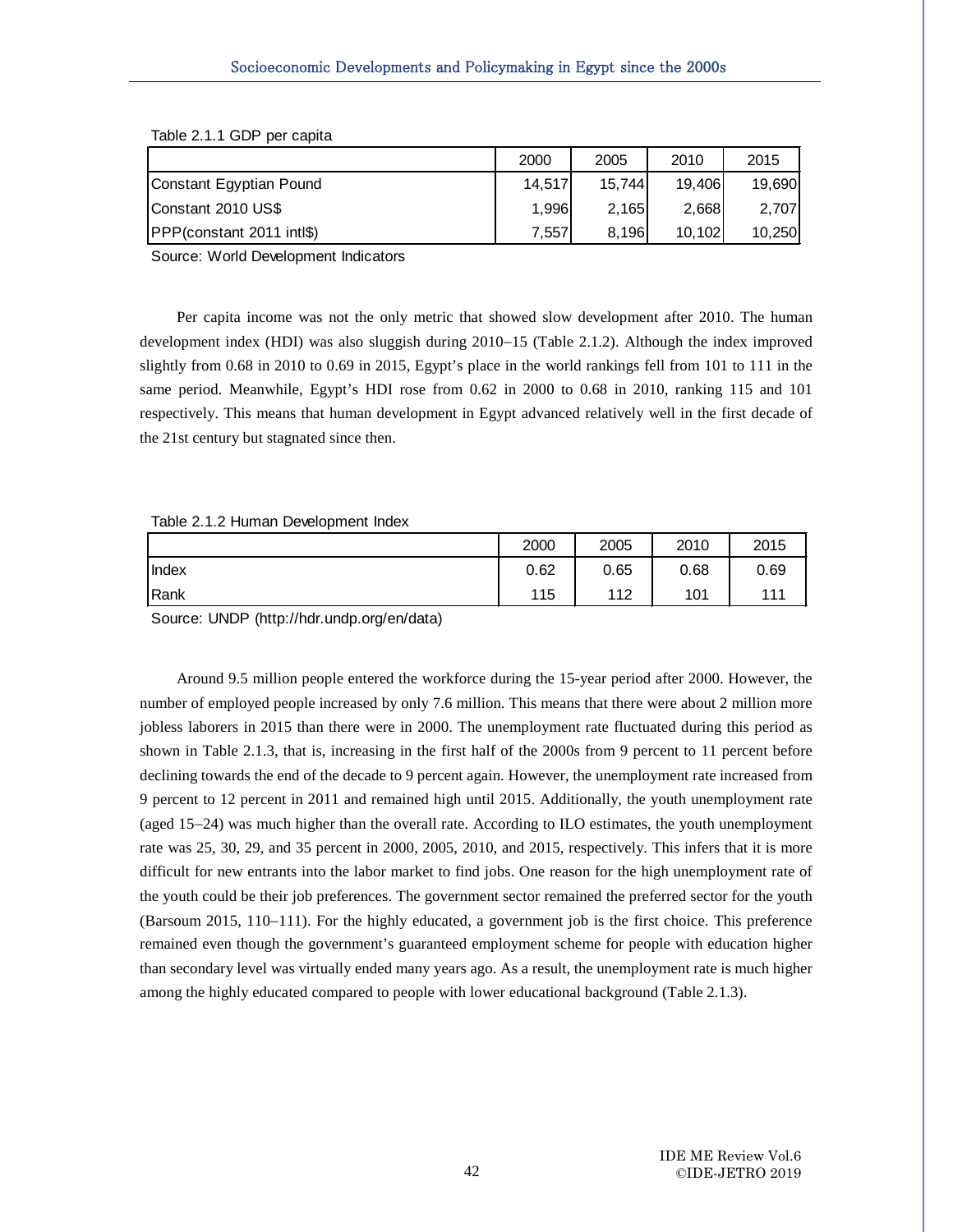|                                        | 2000      | 2005   | 2010   | 2015   |
|----------------------------------------|-----------|--------|--------|--------|
| Total labor force (000)                | 18,901    | 21,792 | 26,180 | 28,431 |
| Total employed (000)                   | 17,203    | 19,342 | 23,829 | 24,779 |
| Total Unemployment Rate (%)            | 9.0       | 11.2   | 9.0    | 12.8   |
| Unemployment by educational status (%) |           |        |        |        |
| University & above                     | . .       | 18.1   | 18.9   | 21.4   |
| Intermediate                           | $\cdot$ . | 21.4   | 12.3   | 16.9   |
| Read & write                           | $\cdot$ . | 0.9    | 1.2    | 5.8    |
| <b>Illiterate</b>                      |           | 0.6    | 0.9    | 3.1    |

Table 2.1.3 Labor Force and Employment

Ī

Source: *Egyptian Statistical Yearbook* , 2005, 2010, 2016, (CAPMAS)

Despite the slowdown in government hiring, the public sector is still a major employer in Egypt (Table 2.1.4). The public sector increased its employment by 1.4 million from 2000−2015. In 2015 there were 6.7 million employees in the public sector. The proportion of employees in the public sector is 27 percent of total employment.

#### Table 2.1.4 Employment in public sector

|                                                   | 2000  | 2005                 | 2010  | 2015  |
|---------------------------------------------------|-------|----------------------|-------|-------|
| Employed in govermental sector (000)              | 4.441 | $\ddot{\phantom{a}}$ | 5.688 | 5.888 |
| Employed in public & public business sector (000) | 914   | 760                  | 779   | 854   |
| Share of public sector workers (%)                | 31    | $\ddot{\phantom{0}}$ | 27    | 27    |

Source: *Egyptian Statistical Yearbook* , 2005, 2010, 2016, (CAPMAS)

#### **2.2. Millennium Development Goals**

The millennium development goals (MDGs) list eight key goals for FY 2015. These goals were established following the adoption of the United Nations Millennium Declaration in September 2000. The MDGs had specific numeric targets applied to all UN member states. Like other member states, the Egyptian government has made a commitment towards achieving the MDGs since its inception. By its deadline in 2015, however, the results were mixed. Egypt succeeded in achieving some goals such as the gender parity index in primary school and reduction in child mortality but missed other targets. As shown in Table 2.2, the progress towards some goals has slowed or worsened since the second half of the 2000s.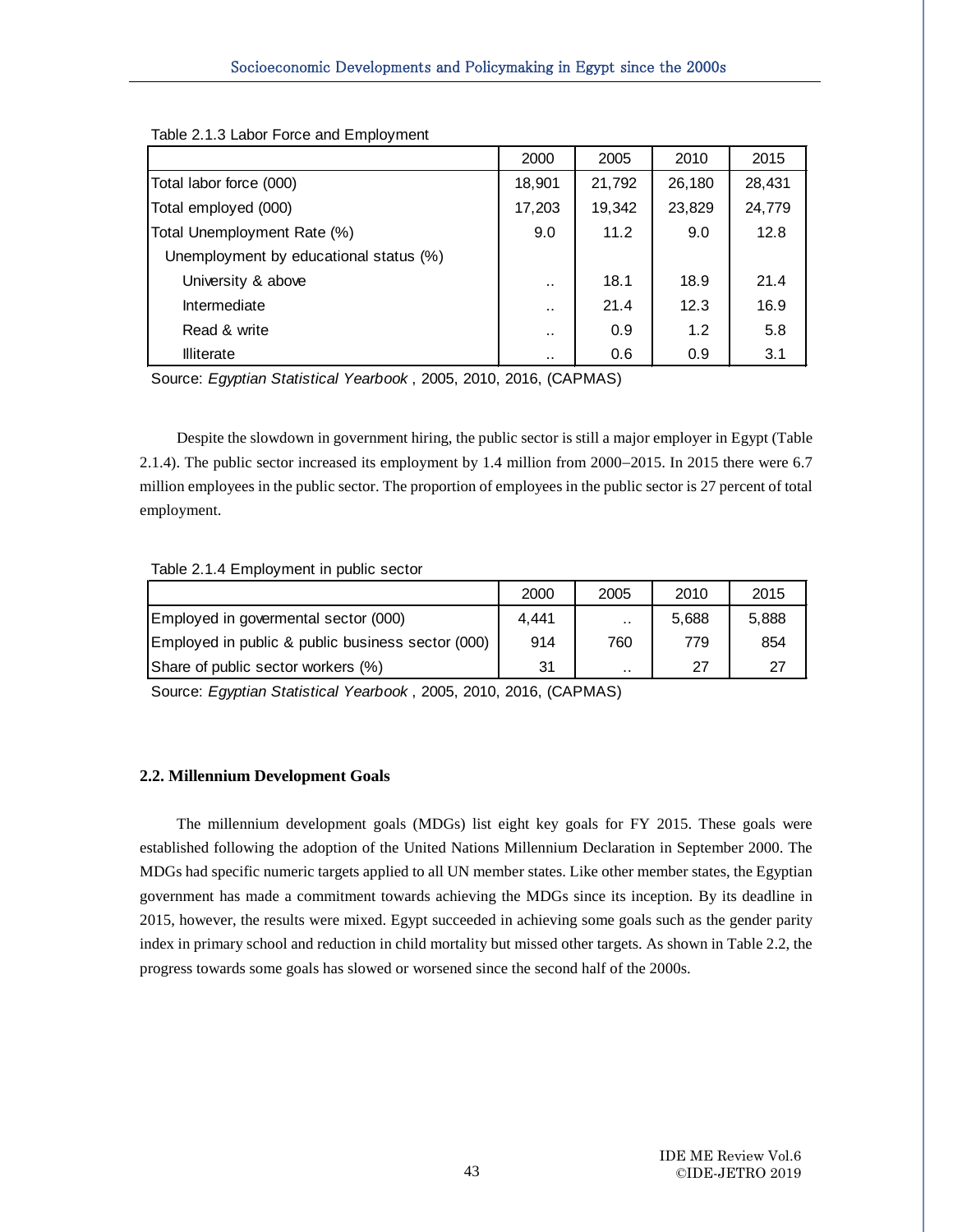|                                                                          | 1990      | 2000 | 2005   | 2010 | 2013   | 2015    |
|--------------------------------------------------------------------------|-----------|------|--------|------|--------|---------|
| Goal 1 Eradicat extreme povety and hunger                                |           |      |        |      |        |         |
| Population below \$1.25(PPP) per day (%)                                 | 4.5       | 1.8  | 2.3(1) | 3.0  | 2.3(2) | 1.3     |
| Population below national extreme poverty line (%)                       | $\cdot$ . | 2.9  | 3.6    | 4.8  | 4.4    | 5.3     |
| Population below national poverty line (%)                               | 24.3      | 16.7 | 19.6   | 25.2 | 26.3   | 27.8    |
| Goal 2 Achieve universal primary education                               |           |      |        |      |        |         |
| Total net enrolment ratio in primary education                           | $\cdot$ . | 95.8 | 97.3   | 95.4 | 90.6   |         |
| Goal 3 Promote gender equity and empower women                           |           |      |        |      |        |         |
| Gender Parity Index in primary level enrolment                           | 0.84      | 0.92 | 0.94   | 0.96 | 0.98   | 1.00(3) |
| Goal 4 Reduce child mortality                                            |           |      |        |      |        |         |
| Children under five mortality rate per 1,000 live birth                  | 85.9      | 46.9 | 36.1   | 29.1 | 25.6   | 23.7    |
| Goal 5 Improve maternal health                                           |           |      |        |      |        |         |
| Maternal mortality ratio per 100,000 live birth                          | 106       | 63   | 52     | 40   | 35     | 33      |
| Goal 6 Combat HIV/AIDS, malaria and other diseases                       |           |      |        |      |        |         |
| Tuberculosis death rate per year per 100,000 population<br>(upper bound) | 4.2       | 2.2  | 1.3    | 0.8  | 0.8    |         |
| Goal 7 Ensure environmental sustainability                               |           |      |        |      |        |         |
| Population using improved drinking water sources (%)                     | 93        | 96   | 97     | 98   | 99     | 99      |
| Goal 8 Develop a global partnership for development                      |           |      |        |      |        |         |
| Internet users per 100 habitants                                         | $\Omega$  | 0.64 | 12.75  | 21.6 | 29.4   | 37.8    |

Table 2.2 The Achievement of MDGs

Ī

(1) figure in 2004

(2) figure in 2012

(3) figure in 2014

Source: UN data (http://mdgs.un.org/unsd/mdg/Data.aspx), World Development Indicators, UNDP and Ministry of Planning (2015) *Egypt's Progress towards Millennium Development Goals* , UNICEF (2015) *Children in Egypt: A Statistical Digest* .

The first goal of the MDGs was to eradicate extreme poverty and hunger. In Egypt, the extreme poverty rate based on the national poverty line has not improved since the 2000s. Instead, it rose from 2.9 percent in 2000 to 5.3 percent in 2015. This means that, in 2015, there were about 4.7 million people unable to afford their basic sustenance despite spending all their income on food. Similarly, the national poverty rate also increased in the 2000s. After a drop from 24.3 percent in 1990 to 16.7 percent in 2000, the national poverty rate increased to 27.8 percent in the period from 2000−2015. Specifically, in 2015, there were about 25 million people living below the national poverty line. One reason behind the increase in poverty rate since 2000 could be the relatively high inflation rate during this period. In particular, the average rate of inflation in the second half of the 2000s was more than doubled compared with that of the previous 10 years. As a result, low income families, many of which are non-wage workers, faced difficulties in fulfilling their basic needs due to the rising cost of living.

Other MDGs were not fulfilled by 2015. The second goal, universal primary education, was not realized in Egypt. The net enrollment rate in primary education declined after the second half of the 2000s. After reaching 97.3 percent in 2005, the rate started to decline in the following years, reaching 90.6 percent in 2013. The other six goals yielded mixed results.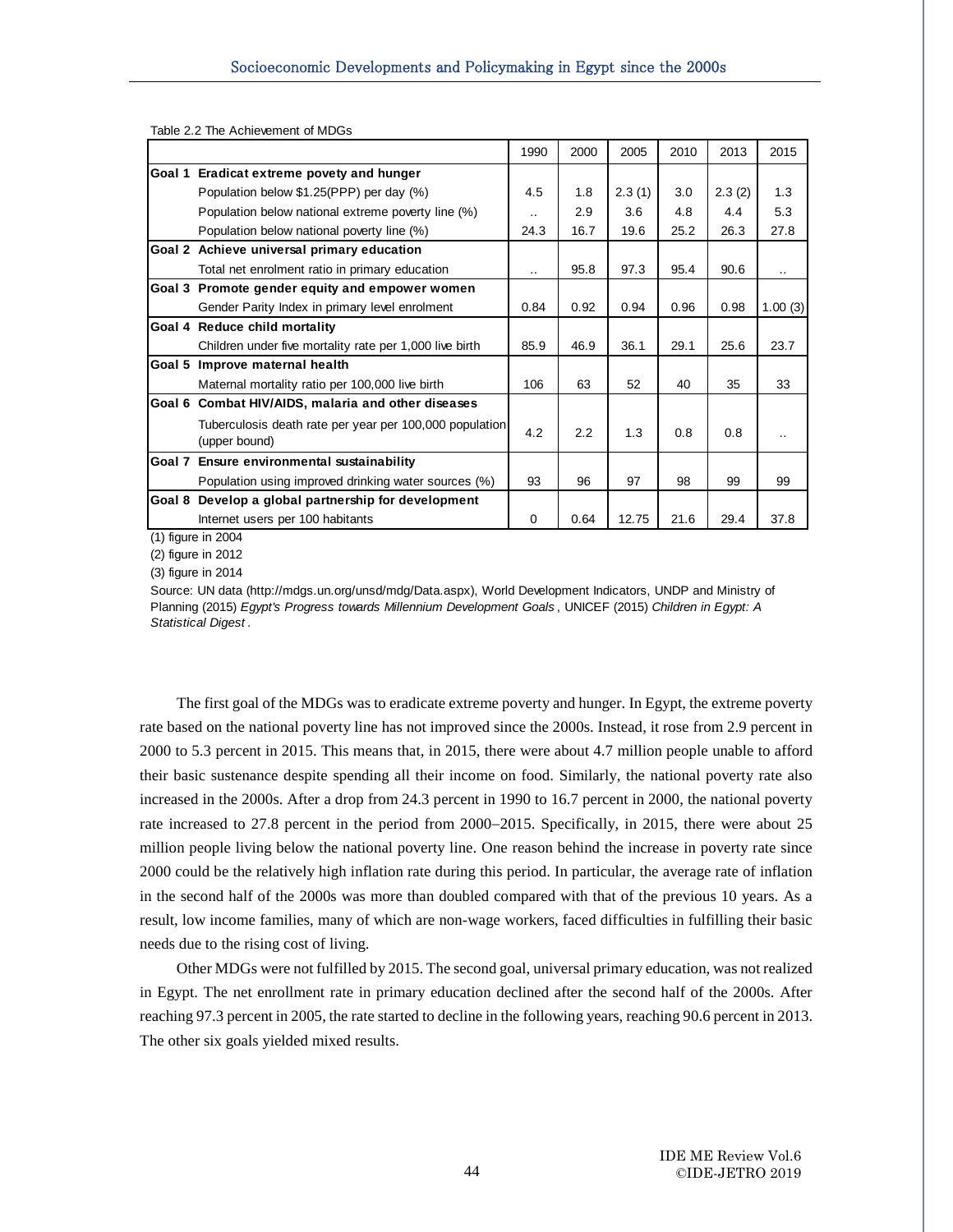Some targets that were achieved by 2015 included the reduction in child mortality and tuberculosis death rates and establishing sustainable access to improved drinking water sources. These indicators have shown continuous improvement over the whole period since 1990.

#### **2.3. Public Finance**

Ī

Egypt has a chronic fiscal deficit. The overall fiscal balance has remained in deficit since the 1960s although it was close to being balanced during the mid-1990s (Ikram 2006, 158−163). The fiscal consolidation in the 1990s was part of a structural adjustment package supervised by the IMF. However, after a brief period of nearly-balanced budgets, the deficit as a proportion of GDP widened once more after 2000 to an average of 9.6 percent, varying between 6.8 percent in FY 2008 and 13 percent in FY 2013. Over this period, the ratio of total expenditure to GDP was relatively stable at around 30 percent. However, total revenue to GDP fluctuated, varying between 18.3 percent in FY 2012 and 27.1 percent in FY 2009. In particular, deficits after FY 2011 worsened due to stagnant revenues at a time of economic doldrums. Meanwhile, expenditures increased in response to people's expectations. The development of the fiscal position is shown in Figure 2.3.1.



The share of current expenditures, which is spending on goods and services consumed within the current year out of the total expenditure averaged 73 percent since the 2000s. The largest expenditure since the second half of the 2000s was attributed to subsidies, followed by salaries for government employees, and interest payments. The amount of subsidies and social benefits constituted around 30 percent of the total expenditure during the period (Figure 2.3.2).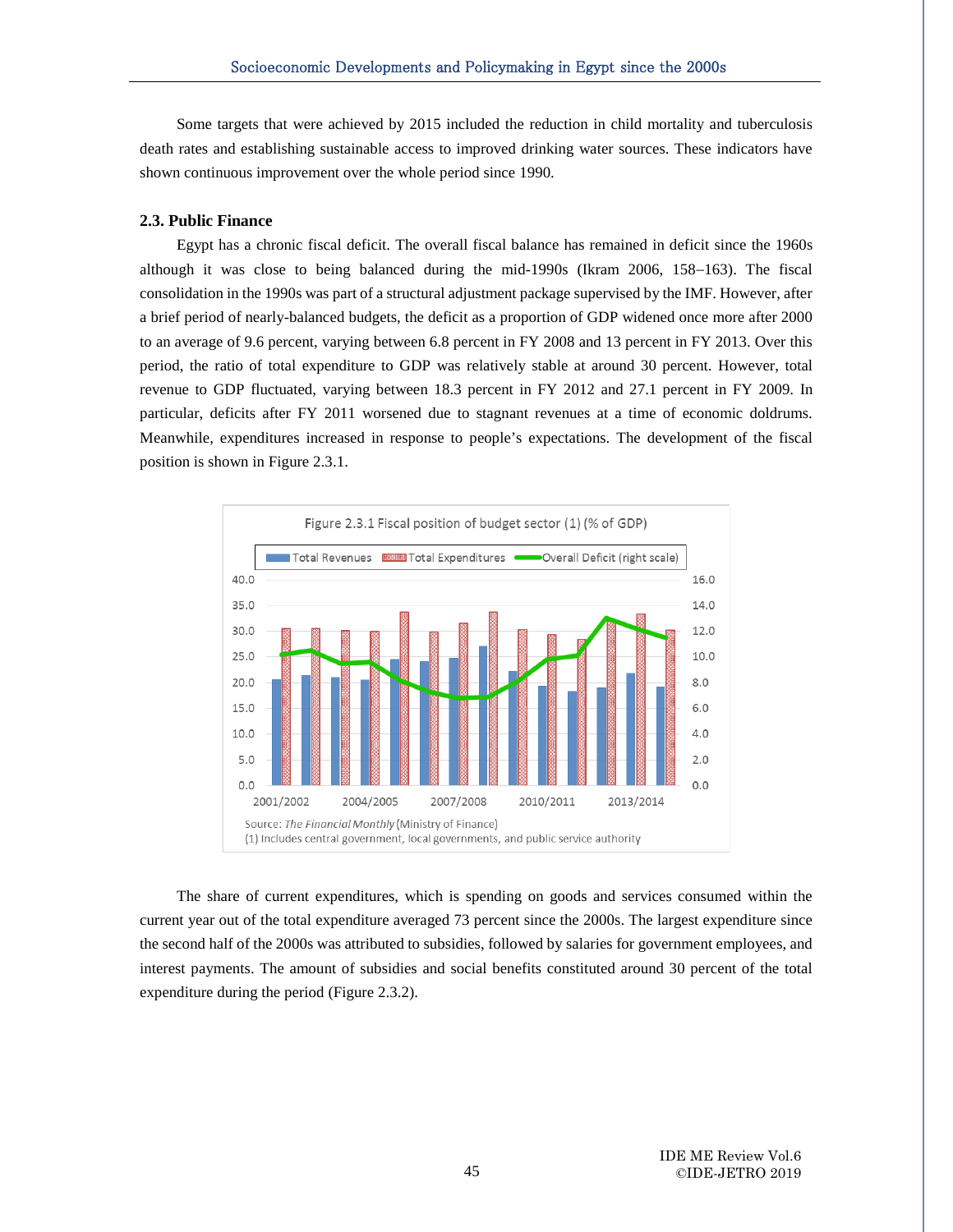Ī



Most subsidies consisted of allowances for food and energy. In particular, the energy subsidy constituted a substantial portion of the total cost during the period FY 2005−15, as shown in Figure 2.3.3. The official prices of oil products were kept artificially low even after Egypt became a net oil importer in the mid-2000s. For example, the official price of 80-octane gasoline was 0.9 Egyptian pounds (US\$0.15) per liter in 2013. The government covered the difference between the international oil price and the official domestic price.

A notable change since 2011 is the increase in the ratio of expenditure on social benefits. Social benefits consist of social security benefits and social assistance benefits. The expenditures on both items increased since 2011 and became similar in magnitude to food subsidies after FY 2014.

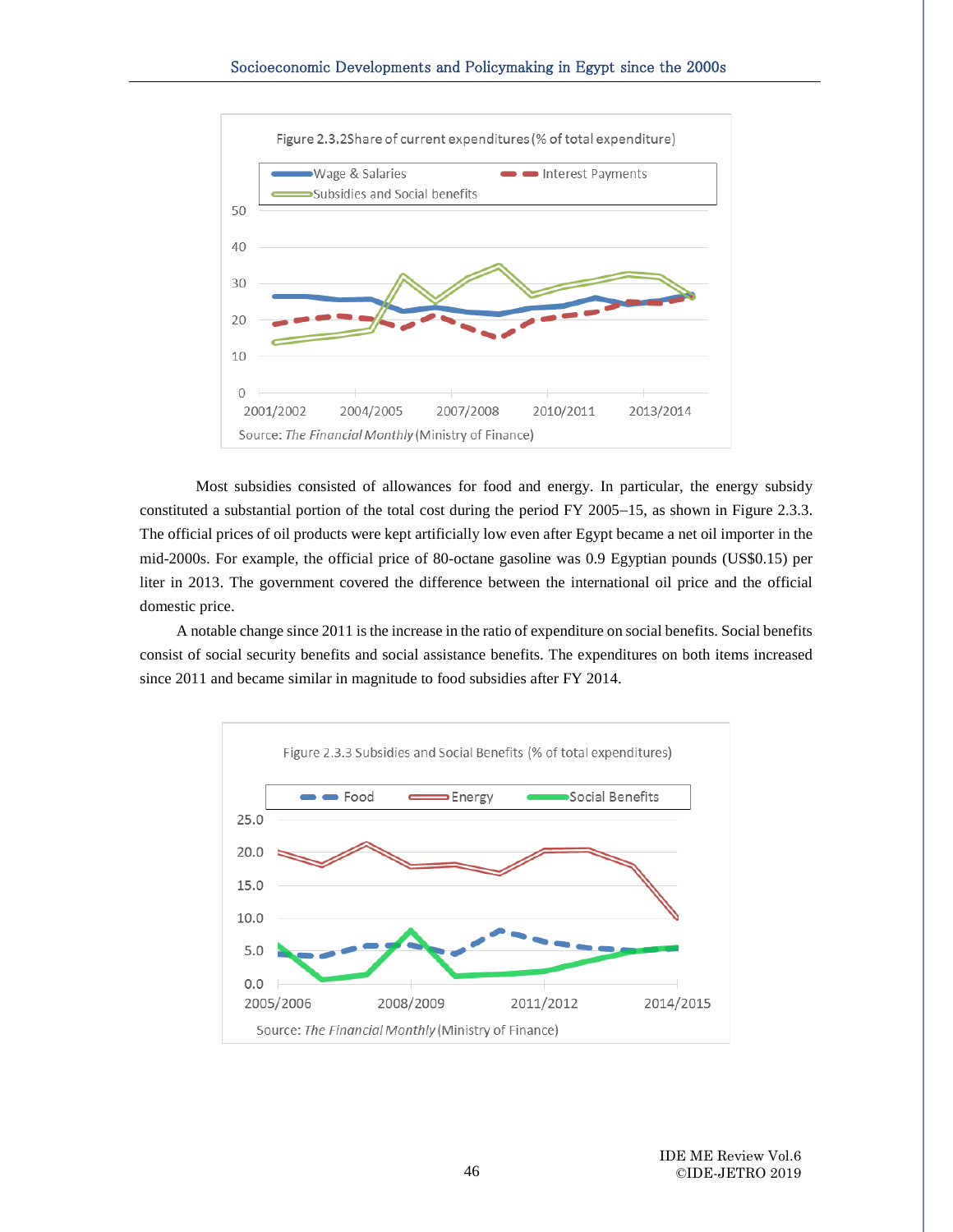#### **3. Economic Policymaking since the 2000s**

Ī

-

This section examines the adjustments in economic policies since the latter part of Mubarak's government. The Egyptian economy achieved high growth in the mid-2000s. However, after the January 25 revolution, as the economic conditions deteriorated, the government was forced to redefine the country's economic policies.

#### **3.1. Rise of Market Liberalism under the Mubarak Government**

The Egyptian government launched an extensive stabilization and structural adjustment program in 1991. This program, called the economic reform and structural adjustment program (ERSAP), was formulated under the supervision of the IMF and the World Bank in response to the Egyptian government's request for assistance in solving Egypt's debt crisis. In addition, as a reward for participating in the Americanled coalition during the Gulf War in 1990, the Egyptian government accomplished a generous debt relief agreement with the Paris Club contingent upon the implementation of ERSAP.<sup>[2](#page-10-0)</sup>

The main purpose of ERSAP was to restore macroeconomic stability. The principal measures for stabilization were (1) reduction of the fiscal deficit through tax and subsidy reform, (2) liberalization of interest rates, and (3) elimination of the multiple exchange rate system. These measures were not new to Egypt, but the country engaged in a series of reforms for the first time.

ERSAP also aimed to stimulate the private sector as an engine of economic growth. The government initiated legal reforms to promote private sector development. Some of the laws enacted included the new Public Enterprise Law (Law 203 in 1991), the Stock Market Law (Law 95 in 1993), the Investment Law (Law 8 in 1997), and the Company Law (Law 3 in 1998).

The implementation of ERSAP resulted in a rapid recovery of the macroeconomic landscape. By the mid-1990s, the government's deficit was reduced to two percent of GDP. International reserves expanded six-fold to US\$20 billion and the inflation rate decreased to less than five percent (El-Ghonemy 2003, 80−83). The privatization of state-owned enterprises, which was the highlight of the structural adjustment package, accelerated in the mid-1990s. A total of 130 state-owned enterprises were privatized from 1993 to 2001. Because of the implementation of ERSAP, Egypt managed to slip out of its debt crisis and achieve more than five percent growth in the late 1990s.

By the early 2000s, however, the momentum of economic reform dissipated and the economy stagnated. The budget deficit once again deteriorated and surpassed the level before the implementation of ERSAP. Difficulties in the balance of payments also surfaced mainly due to external shocks such as the Asian financial crisis and growing tensions in the region. To break the economic downturn, new and extensive economic reforms were discussed within the National Democratic Party (NDP). The basic idea was to further open up the economy in order to attract foreign investment and promote exports. The new cabinet inaugurated in July 2004 and headed by Ahmed Nazif implemented a fresh economic reform policy.

The Nazif cabinet reinvigorated the economic reforms that had stalled in the early 2000s. The new economic reforms aimed to create a business-friendly environment in order to attract foreign investments.

<span id="page-10-0"></span> $2$  Egypt signed the Paris Club debt reduction agreement in May 1991. The amount of debt canceled totaled US\$19.6 billion (Ikram 2006, 68).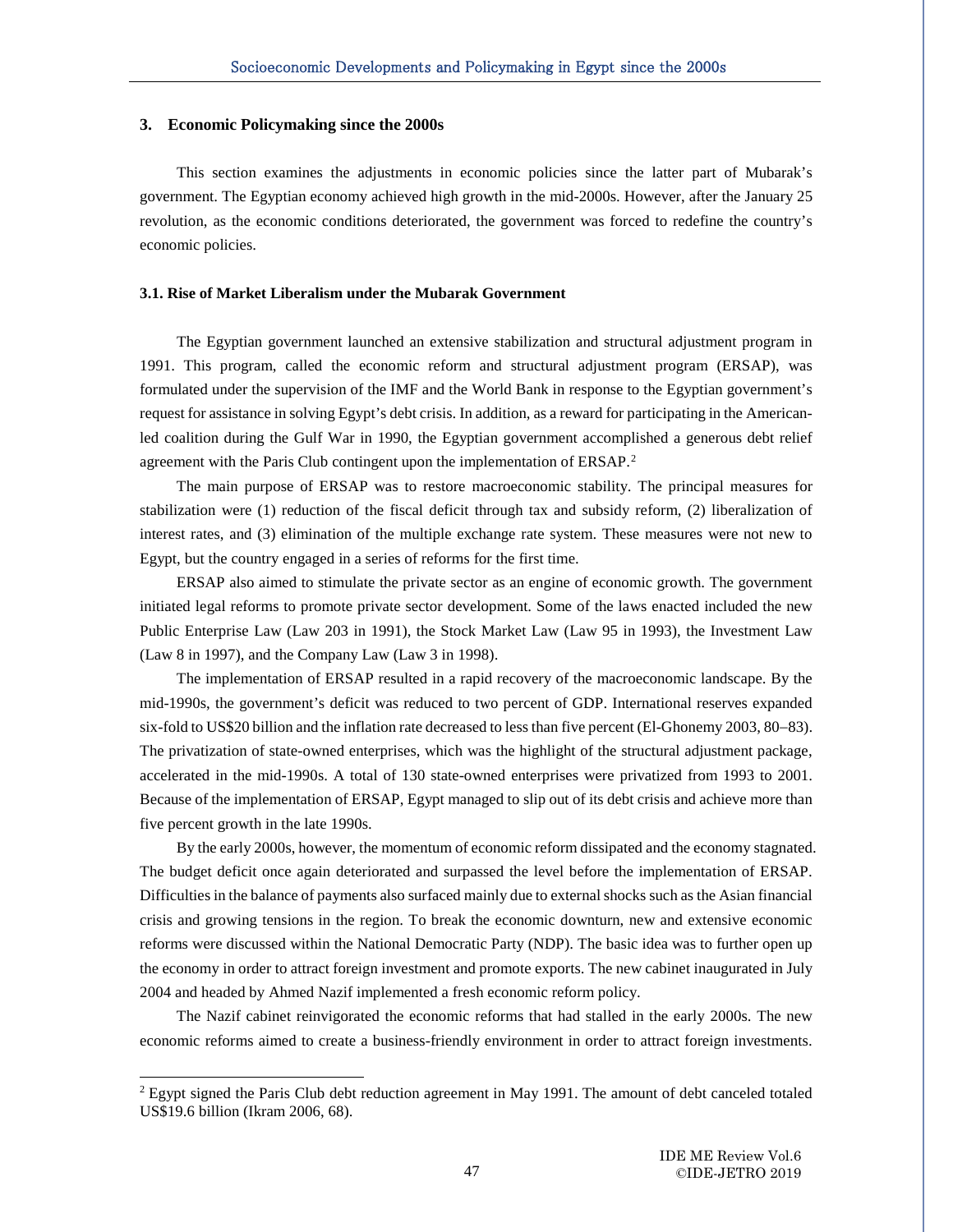The first measure was to reduce customs and taxes. The weighted average of tariff rates was reduced from 14.6 percent to 9.1 percent. The new Income Tax Law (Law 91 in 2005) reduced personal and corporate income taxes by up to 50 percent and applied a new maximum rate of 20 percent to both personal and corporate income taxes. Other key measures that encouraged a pro-business environment included a consolidation of the financial sector and an acceleration of the pace of privatization. Among the highlights of the new privatization program were the IPO of 20 percent of the government's stake in Telecom Egypt in 2005 and the sale of one of the four biggest state-owned banks (Bank of Alexandria) in 2006.

These economic reform policies, coupled with improved international economic circumstances, contributed to Egypt's economic recovery in 2006 to 2008. The GDP growth was around seven percent during these years, up from an average of three percent in 2001 to 2003. Gross FDI inflows increased to about 10 percent of GDP in 2006 to 2008, up from one percent in 2001 to 2003.

Although the GDP growth rate declined after the second half of 2008 due to the global economic crisis, Egypt "weathered the global financial crisis relatively well" (IMF 2010, 6). The spillovers of the global financial crisis were limited in the case of Egypt since its domestic financial sector was not yet well-integrated into the global market. Moreover, the government provided a sizable fiscal stimulus package in 2009 in order to promote investment. In addition, the Central Bank of Egypt cut the policy rate six times in 2009. Accordingly, GDP growth picked up in the second half of 2009.

#### **3.2. Confusion in the Revolutionary Period**

Ī

After the revolution in 2011, the Egyptian economy came to a standstill. The annual economic growth rate during the FY 2011−15 period averaged 2.5 percent. The unemployment rate in 2011 escalated to 12 percent from 9 percent in the previous year. FDI inflows and foreign tourist arrivals also declined significantly due to widespread strikes and political instability.

The Supreme Council of the Armed Forces (SCAF) assumed power as a transitional government following the collapse of the Mubarak regime. Although the primary economic role of the transitional government was to promote recovery from economic turmoil, it "refused to undertake necessary reforms to strengthen the economy" (El Dahshan 2016, 203). What the government did was resort to populist measures to appease the public. For example, it approved 450,000 permanent contracts for temporary workers in the public sector and increased their wages. The transitional government, however, rejected a US\$3-billion loan offer with favorable terms from the IMF. As a result, the fiscal deficit increased to 10.1 percent of GDP in FY 2012, and by mid-2012, foreign reserves fell by almost 50 percent compared to their level before the 2011 revolution.

The government of Muhammad Morsi (elected in the June 2012 presidential election) tried an austerity approach to stabilize the economy. The government planned a fiscal consolidation through tax increases and subsidy cuts and requested US\$4.8 billion in IMF loans in August 2012. However, in December of the same year, the Morsi government sought to delay the IMF loan and withdrew the fiscal consolidation measures. Fiscal consolidation was in fact never implemented during the Morsi government. Similarly, the long-term development plan dubbed "Renaissance Project" announced by President Morsi as his election platform never materialized. The Morsi government failed to implement economic reform policies because the economy was put on the back burner during his term in office.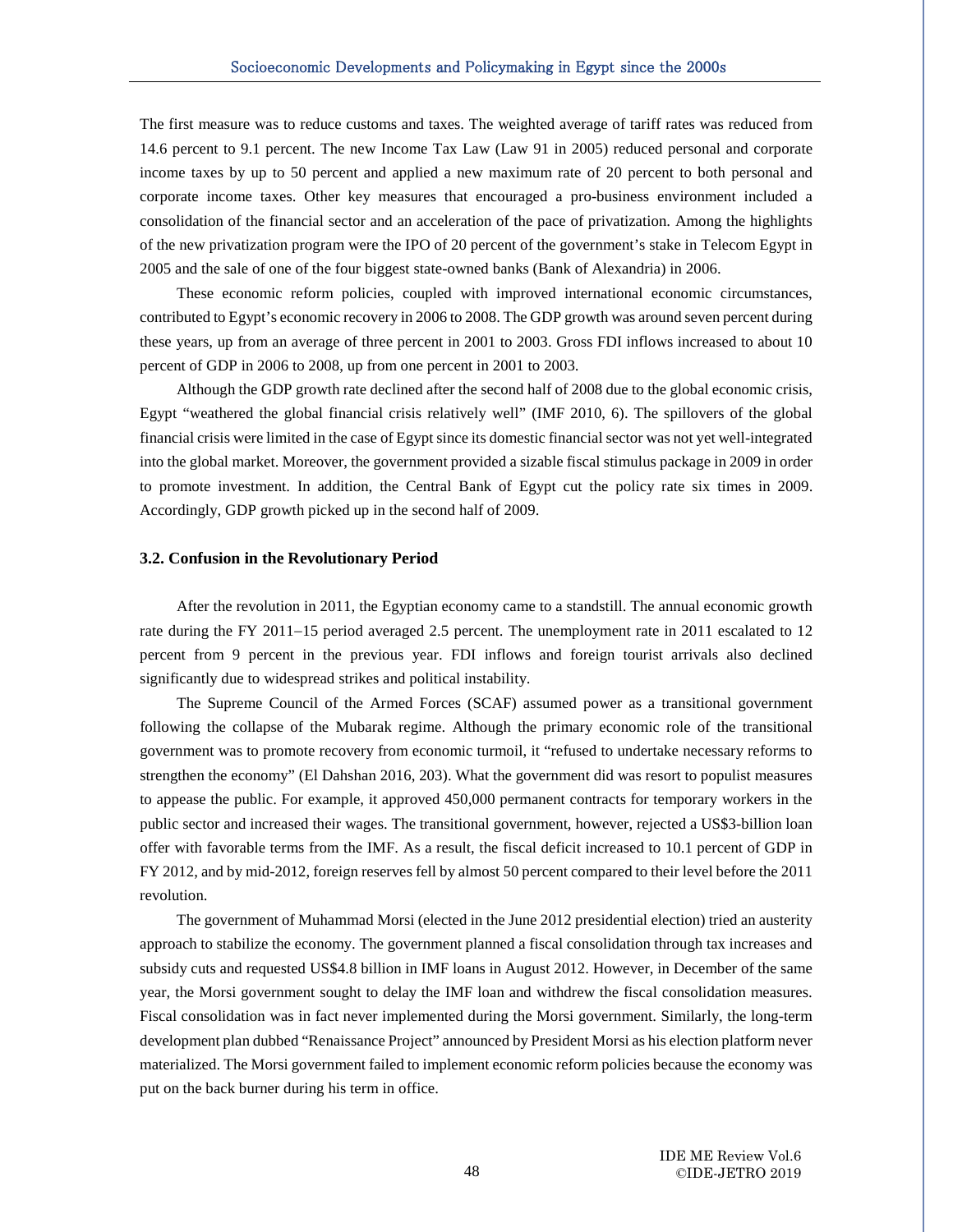The appointment of the interim President Adly Mansour in July 2013 changed the course of Egypt's economic policies. The receipt of US\$12 billion in economic assistance from the Gulf Arab countries enabled an expansionary fiscal policy to boost growth. Ahmed Galal, then finance minister, announced a plan to put the economic stimulus package ahead of fiscal consolidation. In fact, the interim government implemented two stimulus packages worth US\$9 billion within a year.

The direction of Egypt's monetary policies was also changed. The overnight lending rate was reduced in August, September, and December of 2013, reaching 9.25 percent, which is 1.5 percentage points lower than the March 2013 level. This series of reductions was the first since 2009. The Central Bank prioritized boosting investment over keeping inflation in check. However, despite concerted efforts by the interim government and the Central Bank, GDP growth remained sluggish at two percent and unemployment rate deteriorated further to 13 percent.

#### **3.3. Economic Revitalization Attempts under the Sisi Government**

Ī

Soon after assuming office in June 2014, President Abdel Fattah el-Sisi gave instructions to amend the draft budget for FY 2015. This budget represented a policy shift once again in that the Sisi government returned to fiscal austerity. The deficit target in the amended budget was 10 percent of GDP—two percentage points lower than the earlier version. To reduce the budget deficit, the government cut energy subsidies and raised taxes. Cutting subsidies was deemed politically challenging and successive governments hesitated to put it into practice. By implementing bold energy subsidy reforms immediately after the inauguration, the Sisi government distinguished itself from previous governments. The Central Bank also reversed its monetary policy in concert with the government. The overnight lending rate was increased by one percentage point in July 2014 to curb inflation (Central Bank of Egypt, 2014). The rate was again increased by 0.5 percentage point in December 2015 after cutting the rate by 0.5 percentage point in January 2015. This showed that an overriding goal of the Sisi government is to contain inflation before promoting investment.

For its mid- and long-term development strategies, the Sisi government embarked on megaprojects such as the development of the Suez Canal area, construction of a new administrative capital, and launch of a new agricultural reclamation project. In addition, the government held an international conference in March 2015 to attract foreign investment. During this conference named Egypt Economic Development Conference (EEDC), the government announced a new five-year macroeconomic framework and an ambitious 15-year development strategy. The goal of the new five-year framework, called "Strat\_EGY," is to restore macroeconomic stability through fiscal consolidation, infrastructure development, and sustainable social policies. Meanwhile, the goal of the 15-year development strategy, titled "Sustainable Development Strategy: Egypt's Vision 2030," is as follows:

By 2030, Egypt will be a country with a competitive, balanced, and diversified economy, depending on knowledge and creativity, and based on justice, social integration, and participation, with a balanced and varied ecosystem… Moreover, the government looks forward to lifting Egypt, through this strategy, to a position among the top 30 countries in the world, in terms of economic development indicators, fighting corruption, human development, market competitiveness, and the quality of life. (Ministry of Planning, 2015)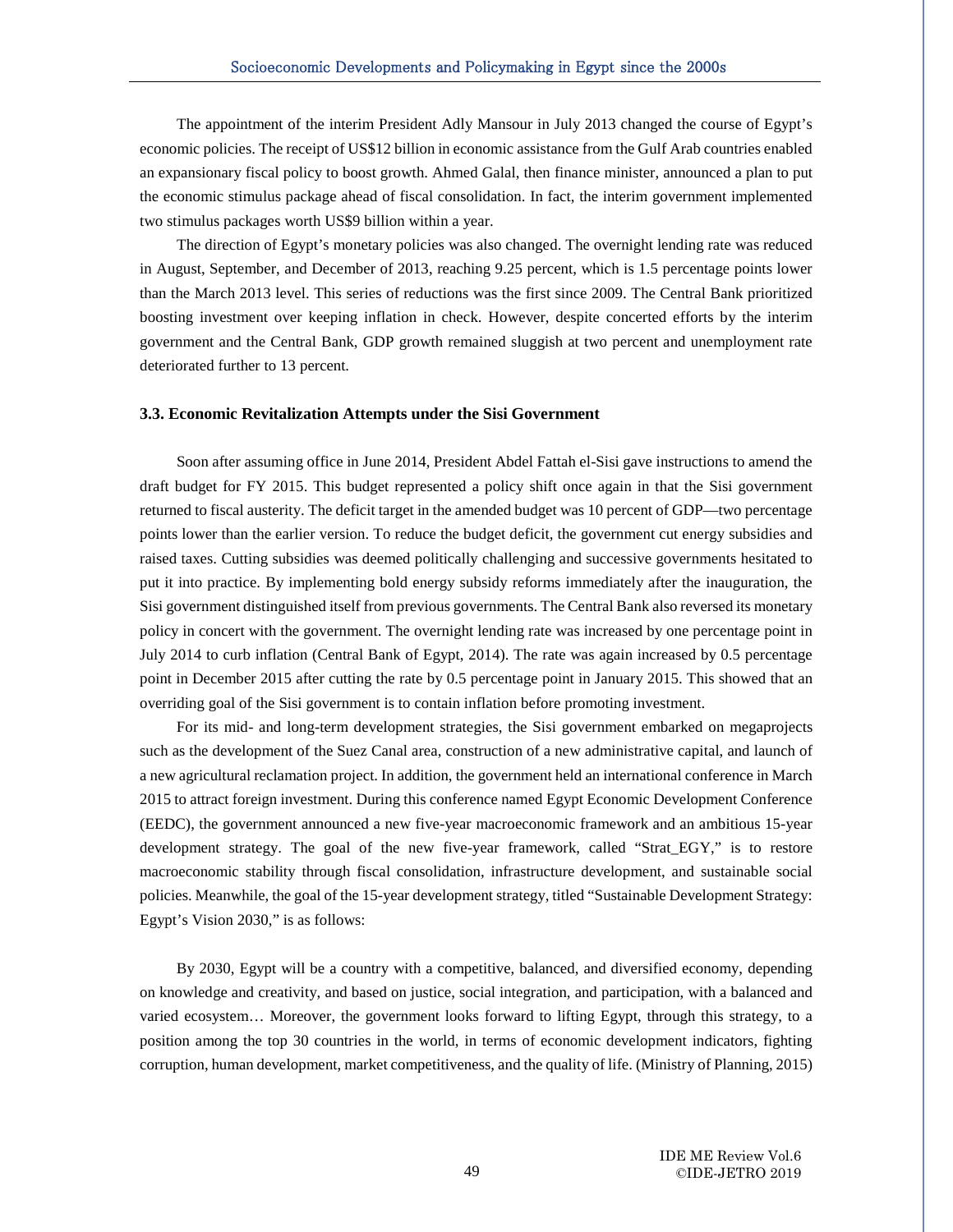Economic policymaking under the Sisi government is similar to that of the Mubarak government in the late 2000s. The main objectives are to maintain macroeconomic stability and to promote foreign investment. Additionally, the Sisi government started taking measures to address subsidy reforms. However, Egypt still faced huge fiscal deficit and high unemployment rates in 2015 amid security concerns.

#### **4. The Development Path of Egypt Since 2000**

This section specifies the distinguishing features of the Egyptian economy since the year 2000, based on analyses provided in the previous sections. It identifies five features which characterize the Egyptian economy during this period.

#### **4.1. A Vulnerable Economy**

Ī

-

The Egyptian economy is vulnerable to shocks from external factors. For example, the ratio of FDI inflows to GDP averaged 5.9 percent during 2005−15. Inward FDI is considered a critical factor in job creation especially in high value-added industries. However, as the volume of FDI differs significantly depending on the year, the economy has been at the mercy of changing trends in FDI. While the volume of FDI inflow accounted for more than 10 percent of the GDP in 2007−08, it was less than four percent in 2013−15. Consequently, the gross investment rate of the economy diminished markedly from 22.4 percent of the GDP in FY 2008 to 13.8 percent in FY 2014. The fluctuations in FDI inflows have significantly affected the investment rate of the economy because of weak domestic investments.

Foreign exchange has also influenced the economy, especially through government revenues. The government's main sources of foreign exchange earnings include oil-related revenues,[3](#page-13-0) the Suez Canal transit fees, [4](#page-13-1) and grants from foreign governments. These earnings constitute the so-called rent revenue from Egypt's assets. The average rent revenue during the period from 2006−2015 was 33.6 percent of the total government revenues. However, it fluctuated due to external factors such as international oil prices and Egypt's political relations with other countries. For example, the share of rent revenue decreased from 43.3 percent of the total revenue in 2014 to 26.9 percent in 2015. Because of the chronic fiscal deficit, the decline in government revenue negatively affected Egypt's whole economy for a few years. The deterioration of fiscal balance prompted the government to implement austerity measures.

The volatile inflation rate is another source of economic fluctuation. When international grain prices soared in 2008, the domestic inflation rate in Egypt escalated to more than 20 percent as shown in Figure 4.1. With Egypt importing about half of its overall consumption of wheat, the change in international wheat prices affected general consumer prices to a considerable extent.<sup>[5](#page-13-2)</sup> Alarming food shortage escalated during this time. The government responded by expanding the food subsidy program. The inflation rate gradually dropped to

<span id="page-13-0"></span><sup>&</sup>lt;sup>3</sup> The revenue includes corporate tax from the national oil company EGPC, its dividend, and royalties on petroleum.

<span id="page-13-1"></span> $4$  The budget revenue from the Suez Canal includes corporate tax and dividend from the Suez Canal Authority.

<span id="page-13-2"></span><sup>&</sup>lt;sup>5</sup> Wheat is the staple food in Egypt. The country imported 8.3 million tons in 2008, the largest quantity in the world.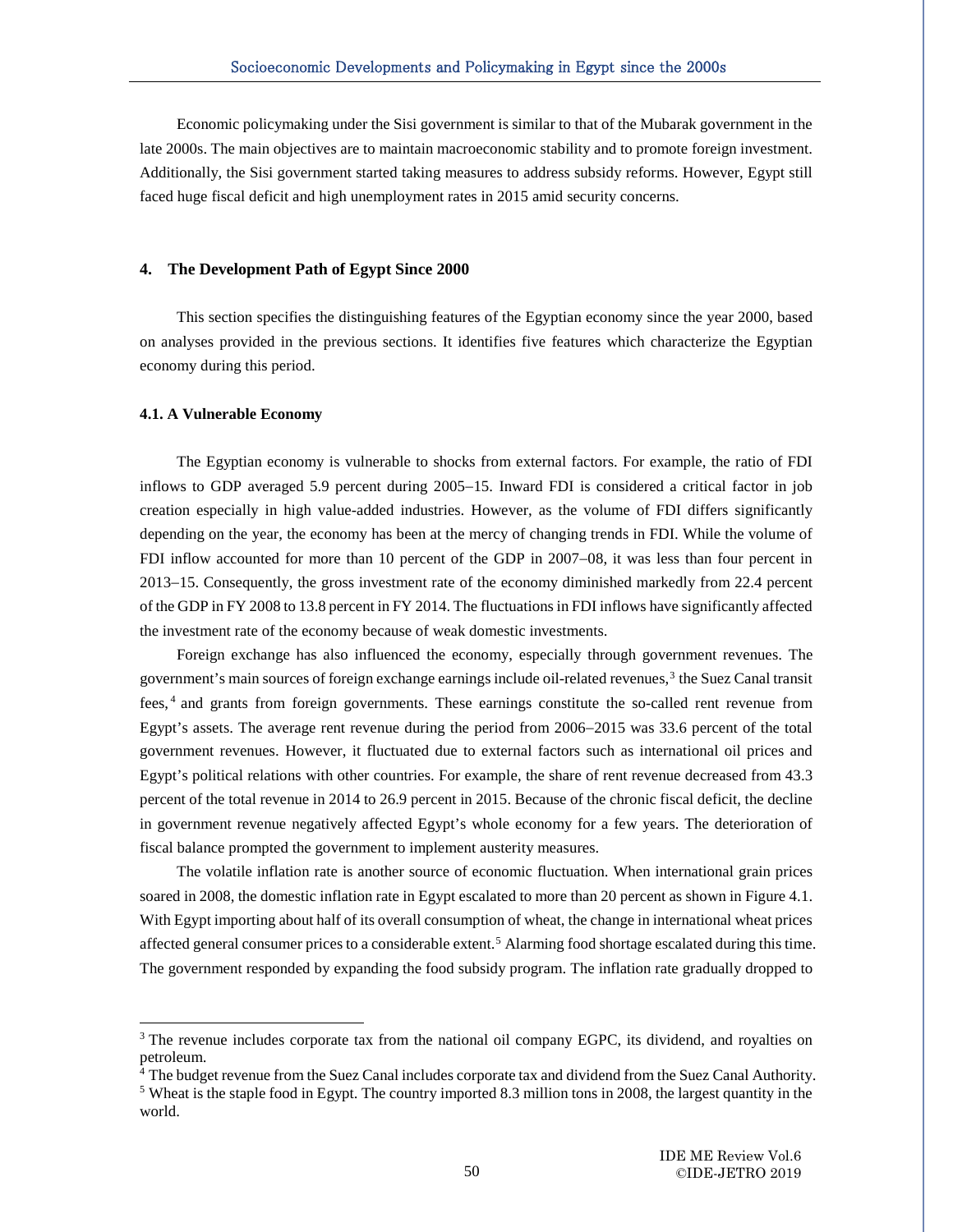below five percent from 2010 to the end of 2012, which was the lowest in 10 years. However, it increased thereafter and hovered around 10 percent despite continued economic stagnation.



#### **4.2. Acceptance of Global Standards**

Ī

The implementation of ERSAP sent a clear signal that the Egyptian government accepted the fundamental principles of market mechanism. In the mid-1990s, the government embarked upon the consolidation of state-owned enterprises (SOEs). Privatization of SOEs is one of the mainstream policy measures advocated by the IMF for countries suffering from a large and inefficient public sector—such as Egypt. Hence, undertaking the privatization program became inevitable for Egypt to meet the IMF's requirements.

The framework of Egypt's economic policy after the implementation of ERSAP fell within the scope of the so-called "Washington Consensus." At the beginning, the government had little choice but to follow the economic reform measures advocated by the IMF and the World Bank. However, despite the economy showing signs of recovery, the government continued active efforts toward the reform program. Unlike during the 1980s, the Egyptian government took a proactive stance on the economic reform measures set by the IMF and the World Bank in the 1990s.

In the mid-2000s, the Egyptian government accelerated its effort towards market-oriented reforms. The main purpose of these reforms was to win the approval of international development organizations such as the IMF and the World Bank. The government believed that a pro-reform image for the country would help attract foreign investment. Although the government considered the timing and sequence of the reform, the reform strategy itself was almost identical to what was advocated by the IMF and the World Bank in ERSAP. This made policymaking in the 2000s quite predictable, being a reiteration of the scenario in the 1990s. Hence, its framework followed international standards.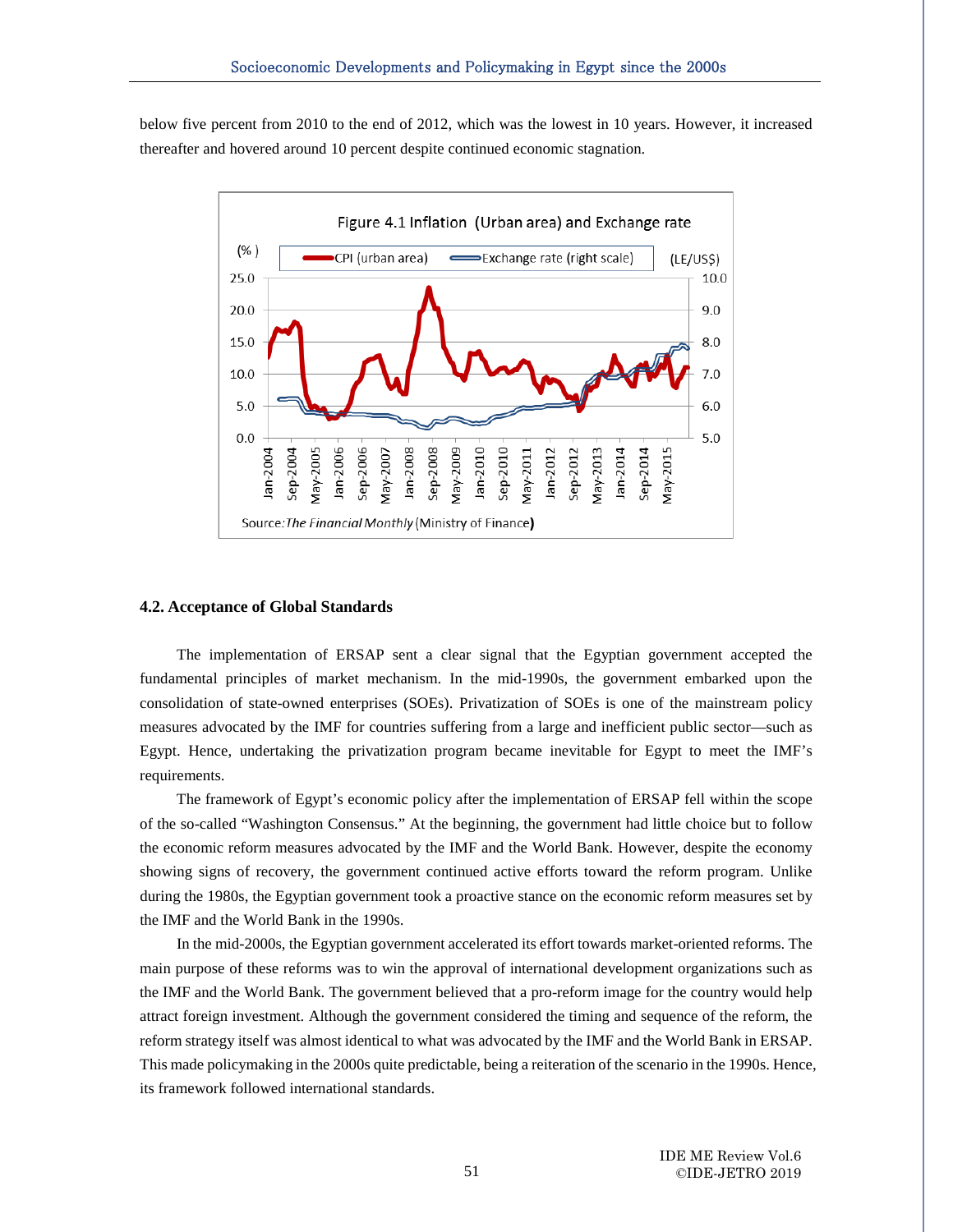#### **4.3. Growth-oriented Policy**

Ī

The Egyptian government's priorities in the 2000s aimed at first accelerating the country's economic growth before reducing poverty. The purpose of the renewed strategy formulated by the NDP in the early 2000s was to revive the stalled economic reforms in order to increase FDI and create jobs.

In the turbulent period after 2008, the government reacted by providing fiscal stimulus to revitalize the economy while temporarily postponing fiscal consolidation. The government undertook an additional expenditure of about two percent of the GDP to invest in infrastructure projects. Even after the January 25 revolution, the government placed priority on economic recovery before expanding social security-related expenditures. For example, in 2013, the Mansour interim government implemented two stimulus packages within a year as mentioned in Section 3.2. Since the 2000s, the government has pursued this growth-oriented economic policy as its top priority.

On the other hand, the social welfare policy was neglected for quite some time. While Egypt maintained an extensive subsidy system for several goods and services, such as energy, food, and public transport for many decades, this system was clearly unsustainable and ineffective. However, the successive governments were reluctant to modify the subsidy system in any form because it was a politically sensitive issue. They were aware that the subsidy reform would face strong criticism from the public, just the way it did in 1977. Consequently, the subsidy program was left untouched and no other social welfare policy was developed. No major subsidy reforms were initiated until late 2014.

#### **4.4. Ineffective Planning**

l

Although the government placed a priority on economic growth, the strategic development plans were sometimes unreliable and uncontrolled. The government formulated several mid- and long-term development plans. The mid-term plans were five-year plans issued every five years since the early 1980s.<sup>[6](#page-15-0)</sup> Each five-year plan included investment projects with numerical targets and annual expenditure plans. For example, one of the goals of the sixth five-year plan (FY 2007−12) was to increase the investment rate from 20 percent to 24 percent of the GDP. Towards this end, the government planned institutional reforms as well as allocated 159 billion Egyptian Pounds, equivalent to 12 percent of the total expected investment (Ministry of Economic Development 2007, 79).

The government also laid out long-term development plans since the 1980s. However, several longterm development plans overlapped with previous plans without annulling the older ones or making a clear demarcation between these plans. For example, two comprehensive long-term development plans existed simultaneously in the 2000s. The first one was "Egypt and the 21st Century" (FY 1998−2017) and the second, "Long-term Socioeconomic Development Vision" (FY 2003−22). The reason for their coexistence was that different cabinets formulated these plans. Although the latter plan was announced after the former, this did not mean that one was a revised version of the other. The former long-term plan was referred to by some

<span id="page-15-0"></span><sup>6</sup> The first five-year plan was issued in 1960 by the Nasser government, but it was not continuous. In 1982, a new first five-year plan was developed under the Mubarak government. Since then, six five-year plans have been formulated by the Mubarak government.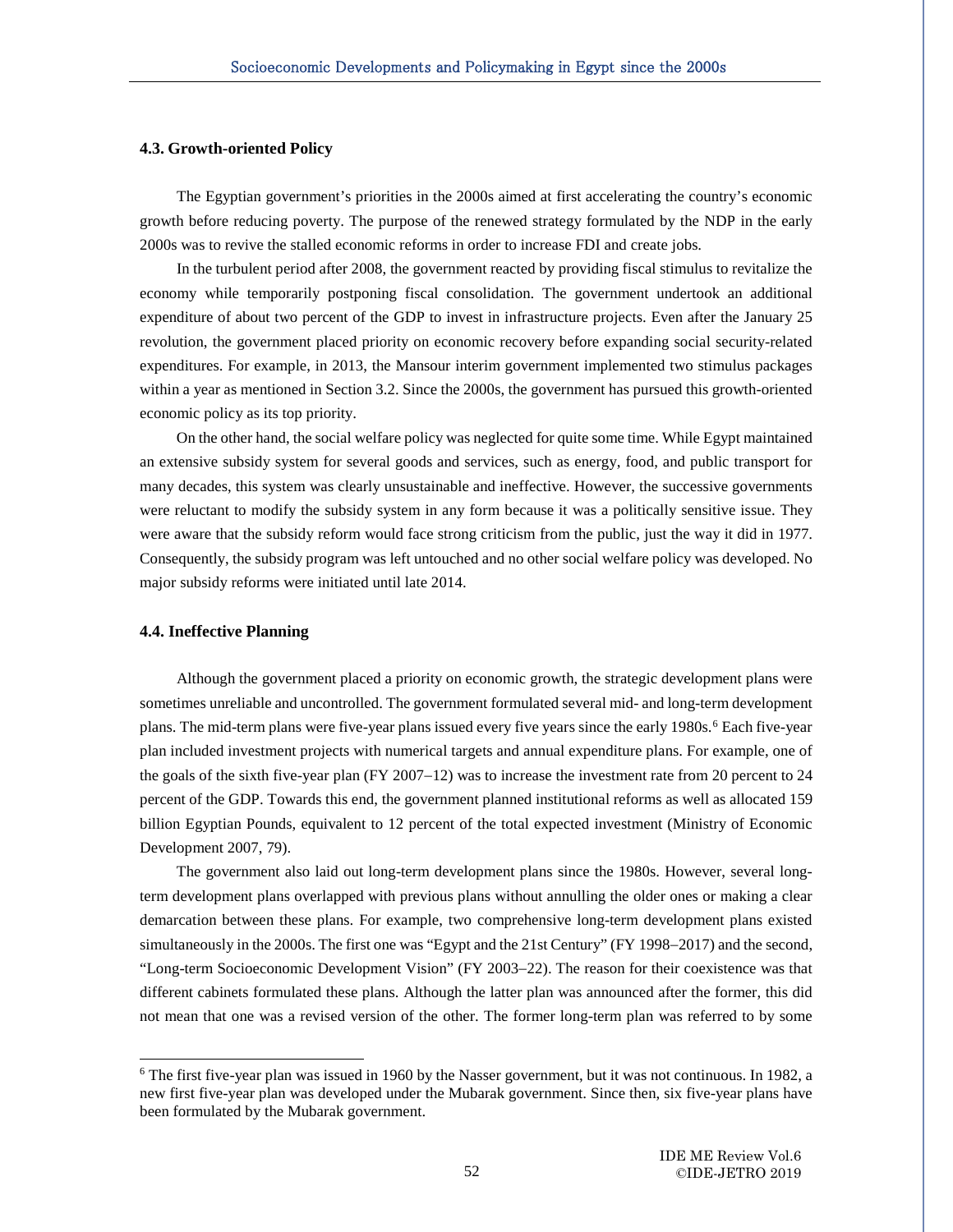government documents as a benchmark after the publication of the latter plan. In fact, there was little inconsistency between the two in terms of the direction of development. However, there was confusion caused by different numerical goals and points of focus between the two plans.

In addition, the predetermined numerical indexes in the mid- and long-term plans were sometimes revised or replaced by the subsequent documents without any justification. While it is reasonable to modify a plan in response to changes in circumstances, revising a plan impulsively and without notification undermines its credibility. As such, it is understandable that the mid- and long-term plans did not draw much attention from the public. Furthermore, the government designed development plans without thorough consultation with stakeholders. As a result, most mid- and long-term plans were not regarded as doctrines of economic development.

#### **4.5. Domination of Big Businesses**

Ī

-

Since the 1990s, the private sector's share in Egypt's total output has increased. In particular, the expansion of big private companies drew attention from investors in the 2000s. In fact, the total annual revenues of the top ten companies listed in the Egyptian Stock Exchange (EGX) increased from four percent of the GDP in 2000 to 10 percent in 2010. If some big, unlisted companies were taken into account, the share of big businesses would be much higher.<sup>[7](#page-16-0)</sup> It is worth noting that the share of small and medium-sized manufacturing enterprises (SMEs) in net private manufacturing value-added industries was only about 7.5 percent at the end of the 1990s (El-Kabbani and Kalhoefer 2011, 1). The same trend applied to bank loans. The share of SMEs in total loans was about five percent at the end of the 2000s (Rocha et al. 2010, 47).

In the 2000s, big private businesses, most of which are family-owned, took an active role in politics. Leading businesspeople increasingly entered politics as ministers or members of the national parliament. The Nazif cabinet (2004−11) appointed top-ranked business owners as ministers of business related ministries such as trade and industry, tourism, housing, agriculture, and health. The businessman-turned-minister phenomenon promoted further deregulation of the industry in Nazif's ministry. Consequently, the Nazif cabinet was regarded as reform-oriented as well as business-friendly. Big business owners were represented in the NDP more in the 2000s than in previous years. As a result, the NDP became an increasingly probusiness party. However, in addition to creating a business-friendly economy, a number of prominent businessmen-turned-politicians exploited their political power for their own business interests in the crony capitalism environment. It has been quoted that "many Egyptians saw big businesses as the epitome of an unholy marriage between power and wealth, between politics and the economy" (Adly 2014, 5). Big businesses dominated not only economic activity but also domestic politics during the Nazif Cabinet.

The dominance of big businesses in the political scenario ended after the January 25 revolution. A number of ministers from big businesses were prosecuted on corruption charges, and the parliament was dissolved. The NDP, too, disbanded by a court order. Instead, the military, which had an arm's length relationship with big private businesses, took up the position and managed the politics thereafter. As a result, the link between politics and big businesses was disrupted, and the latter lost its political clout.

<span id="page-16-0"></span><sup>&</sup>lt;sup>7</sup> The majority of big business groups are not listed on the stock exchange; hence, their financial reports are not disclosed (Sfakianakis 2004).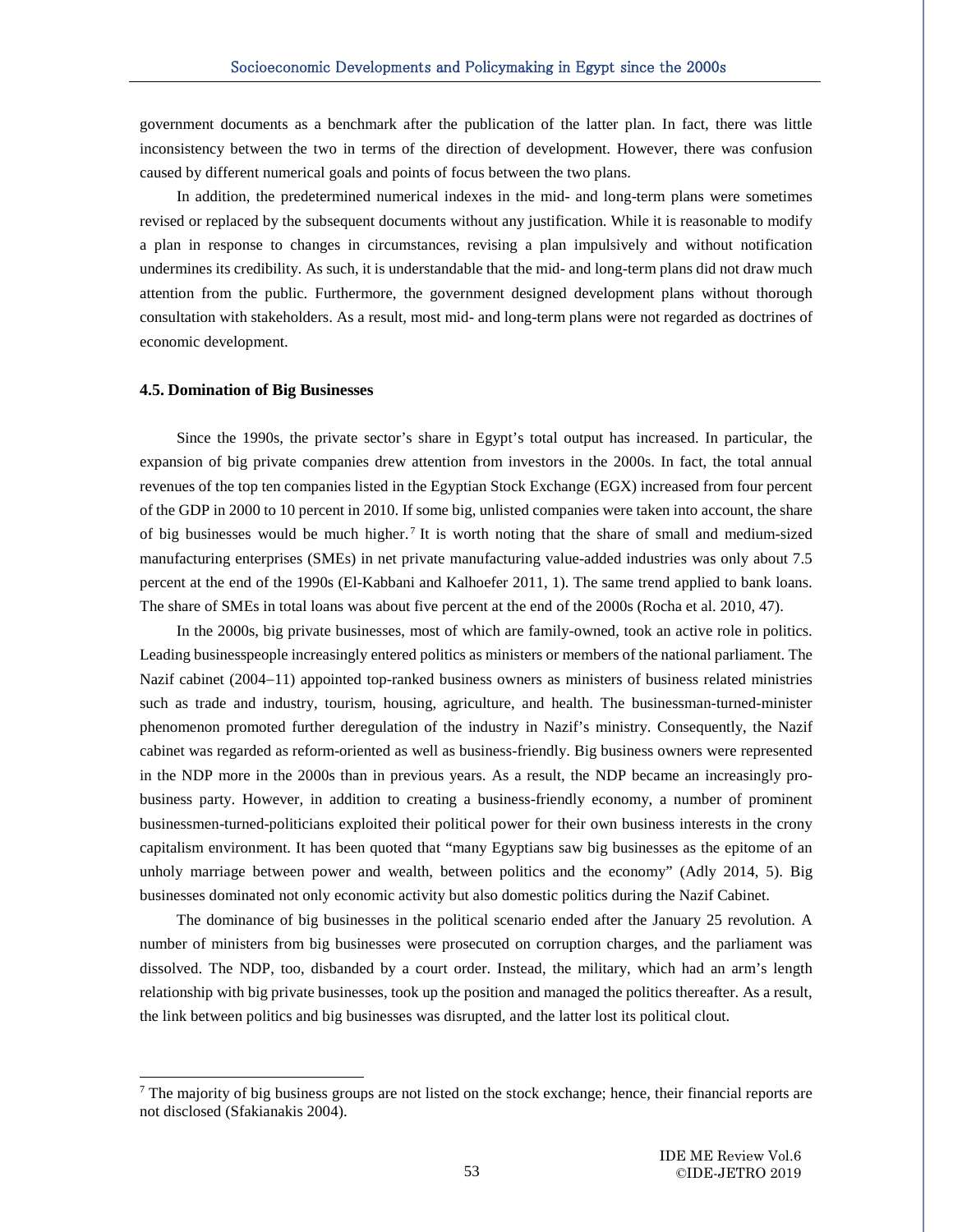However, after the Revolution, successive governments did not necessarily project a hostile attitude towards big businesses but rather, encouraged them to resume investments. Since every government after that of Mubarak's maintained a market-oriented economic mechanism to revive the flagging economy, private investments became indispensable. In brief, big businesses became too big to ignore even after their political decline. Big businesses play an indispensable role in the economy even after the Revolution.

#### **Conclusion**

Ī

The Egyptian economy has undergone various fluctuations since the 2000s; in particular, it faced turbulence after 2008. The annual growth rate during 2000–2015 ranged from 1.8 to 7.2 percent. In the beginning of the 2000s, the economy was in a slump; hence, economic reform momentum was stalled. By revitalizing economic reform through Nazif's cabinet, the growth rate recovered, with its peak observed in the past quarter century. After 2008, however, the economy slowed down again due to external shocks and further deteriorated due to the political upheaval in 2011.

In spite of high economic growth in the mid-2000s, human development progressed slowly. The economic slump after the January 25 revolution in 2011 worsened the situation. Consequently, Egypt fulfilled only a part of the MDGs by 2015. In reality, the government did not focus much on improving human development in the 2000s. The priority was to enhance the country's economic growth. In other words, the government pursued a growth-oriented economic policy. Although the strategic growth plans were sometimes too immature to be enforced, the Egyptian government actively followed the internationally pervasive policy prescription for economic growth. The main principles included macroeconomic stability and deregulation, which favored the interest of large private businesses. Even after the January 25 revolution, the fundamental framework of the country's economic development policy did not change although there were frequent changes in the government within a short span of time.

#### **References**

Adly, Amr. (2014) *The Future of Big Business in the New Egypt*, Carnegie Middle East Center,

- November. [http://carnegieendowment.org/files/big\\_business\\_egypt.pdf](http://carnegieendowment.org/files/big_business_egypt.pdf) (accessed on December 1, 2015).
- Barsoum, Ghada. (2015) "Young People's Job Aspirations in Egypt and the Continued Preference for a Government Job," in Ragui Assaad and Caroline Krafft eds., *The Egyptian Labor Market in an Era of Revolution,* Oxford: Oxford University Press.

Central Bank of Egypt (2014) MPC Press Statement (July 17)

[http://www.cbe.org.eg/NR/rdonlyres/67CCEF6A-4F12-4465-84FC-](http://www.cbe.org.eg/NR/rdonlyres/67CCEF6A-4F12-4465-84FC-E722C18EFF44/2491/MPCPressReleaseJuly2014_FINAL.pdf)

E722C18EFF44/2491/MPCPressReleaseJuly2014 FINAL.pdf (accessed on August 10, 2014). El Dahshan, Mohamed. (2016) "The Egyptian economy," in Emile Hokayem ed., *Egypt after the Spring: Revolt and Reaction*, London: The International Institute for Strategic Studies.